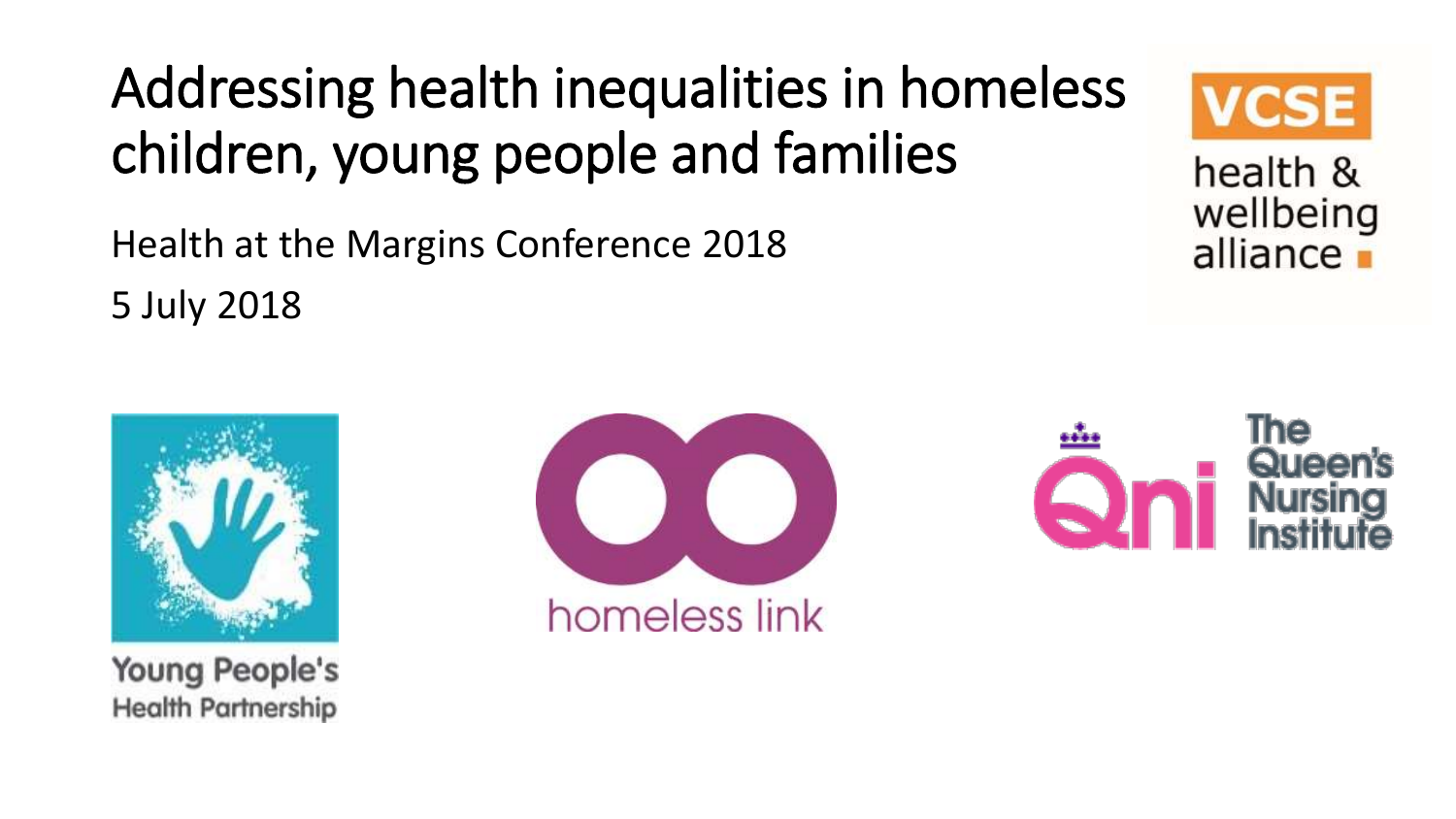# Health and Wellbeing Alliance - overview



- Facilitating **integrated working** between the voluntary and statutory sectors
- **Connecting communities**, the VCSE sector and policy leads. Supporting a two way flow of information
- Amplifying the **voice** of people with lived experience to inform national policy
- Sharing experience of **delivering health services** in the VCSE
- Facilitating **co-production** to promote equality and reduce health inequalities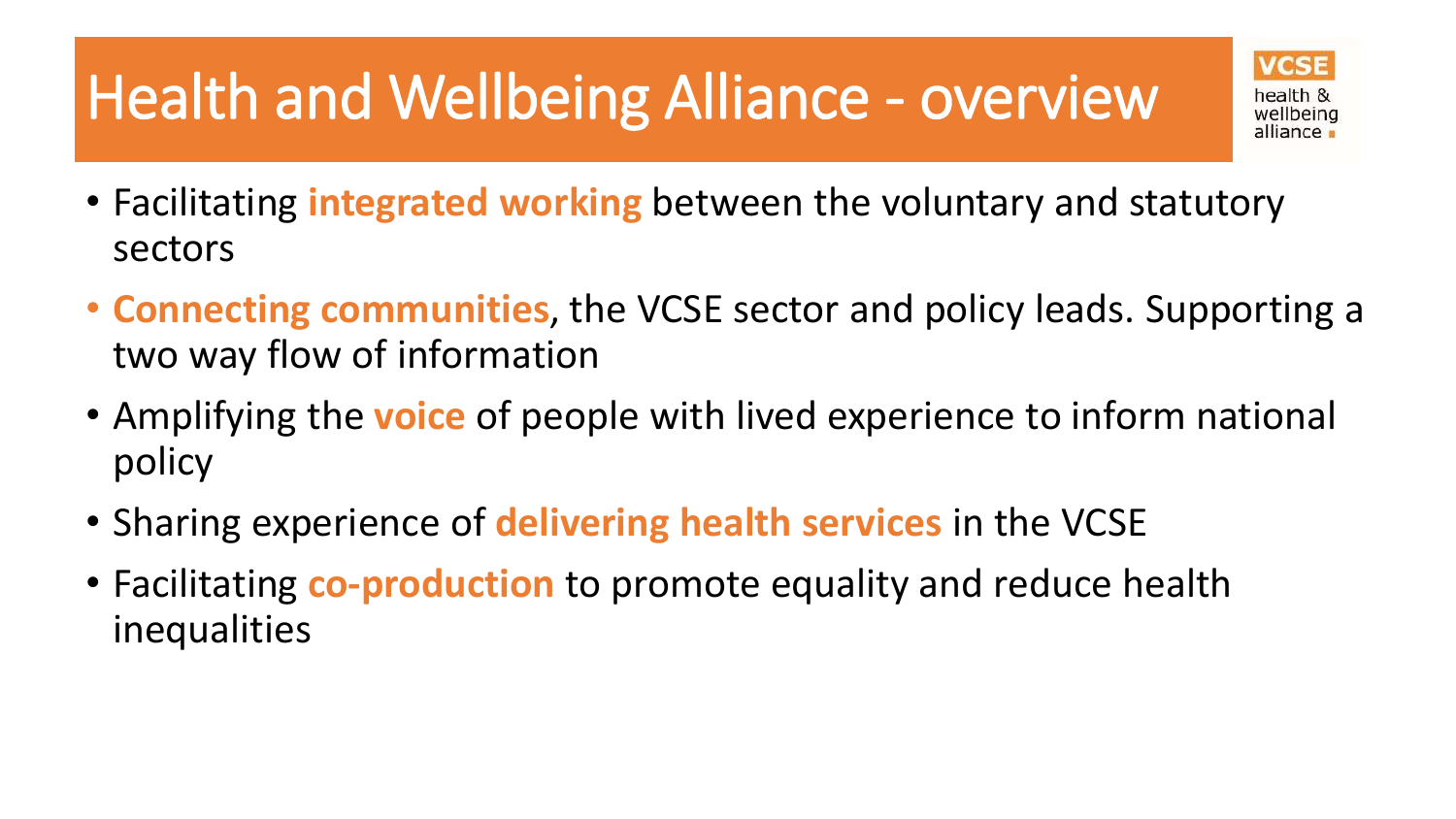### Homeless children, young people and families



health & wellheina

Homeless Link and the Young People's Health Partnership were commissioned through the Health and Wellbeing Alliance by Public Health England to develop a learning resource and toolkit for public health nurses working with homeless families and young people.

We are working in partnership with the Queen's Nursing Institute and the following HWAlliance members:

- Citizen's Advice
- Maternity Action
- The National LGB&T Partnership
- Mental Health Consortium
- Race Equality Foundation
- Win Win Alliance

The project involved a call for evidence, and consultations with professionals, young people and families.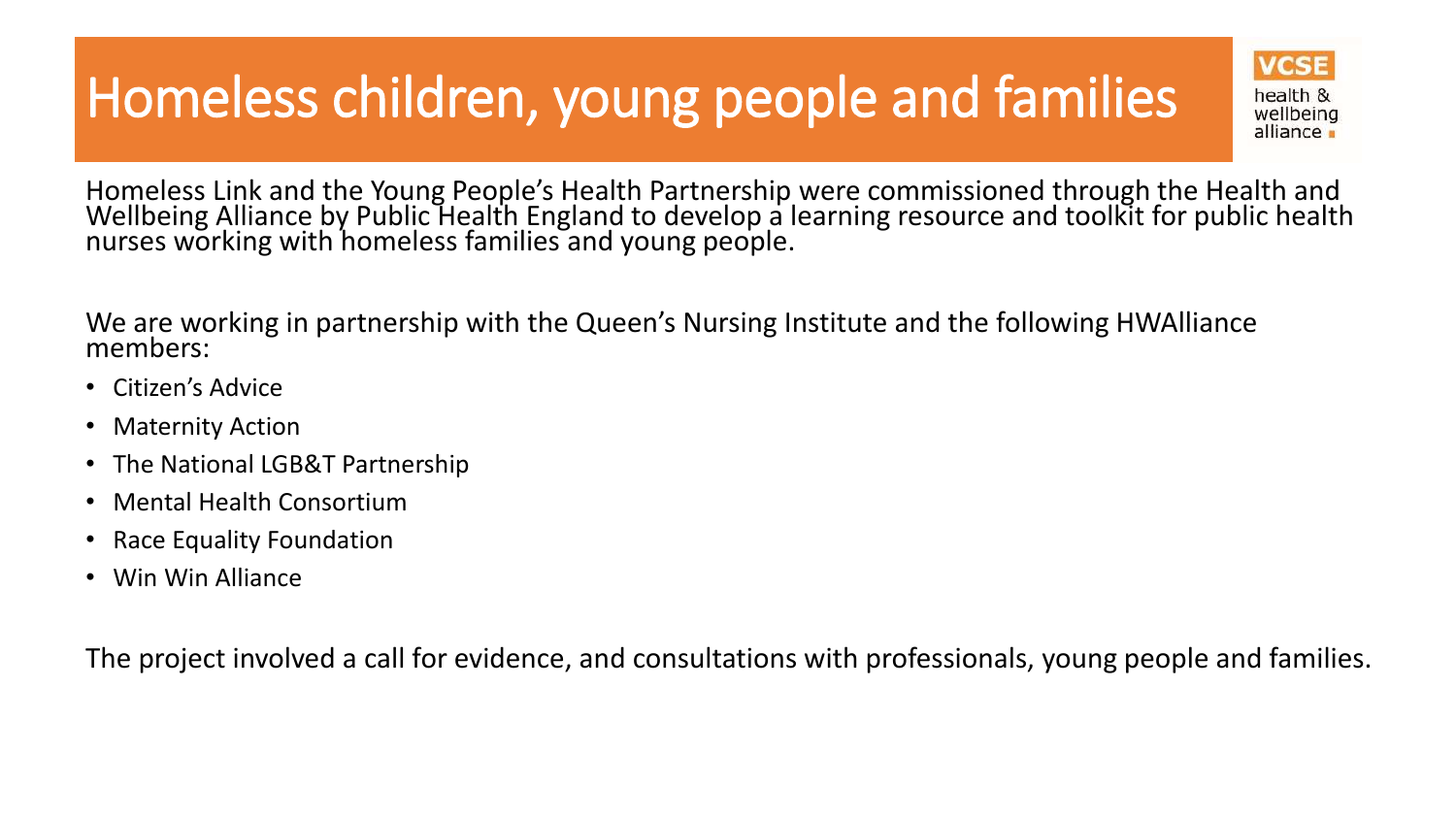### What is Homelessness?



#### **More than rough sleeping….**

Homelessness can be defined as:

- Rooflessness (without a shelter of any kind, sleeping rough)
- Houselessness (with a place to sleep but temporary in institutions or shelter)
- Living in insecure housing (threatened with severe exclusion due to insecure tenancies, eviction, violence)
- Living in inadequate housing (in caravans on illegal campsites, in unfit housing, in extreme overcrowding)

Homelessness is often a culmination of several problems – not just a housing problem!

Public Health England - *There's no place like home – tackling the health and wellbeing of homeless families.*  [http://www.homeless.org.uk/sites/default/files/site](http://www.homeless.org.uk/sites/default/files/site-attachments/Homelessness QNI 2017_0.pp)attachments/Homelessness%20QNI%202017\_0.pp

### **Takes its toll on families and children…**

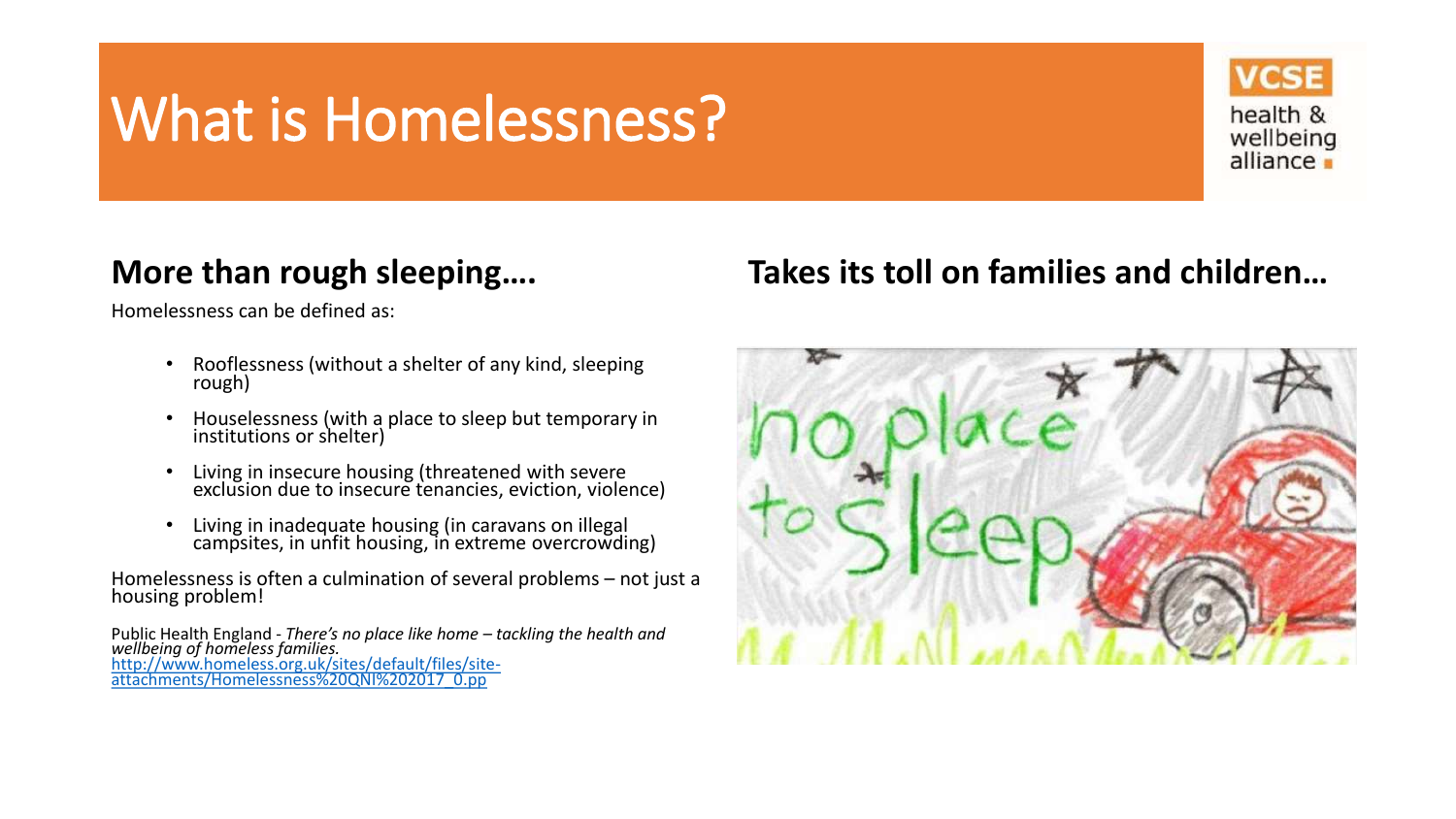# The impact of homelessness on children, young people and families



### **Some of the many impacts...**

- Loss, separation
- Insecurity, emotional burden
- Stress, anxiety
- Poor mental health
- Poor quality sleep
- Unhealthy diet
- Susceptibility to infections

### **Did you know...?**

- Parental homelessness and insecure housing have significant impacts on foetal development
- Homelessness during pregnancy is associated with higher risk of premature birth, low birth weight and delay in development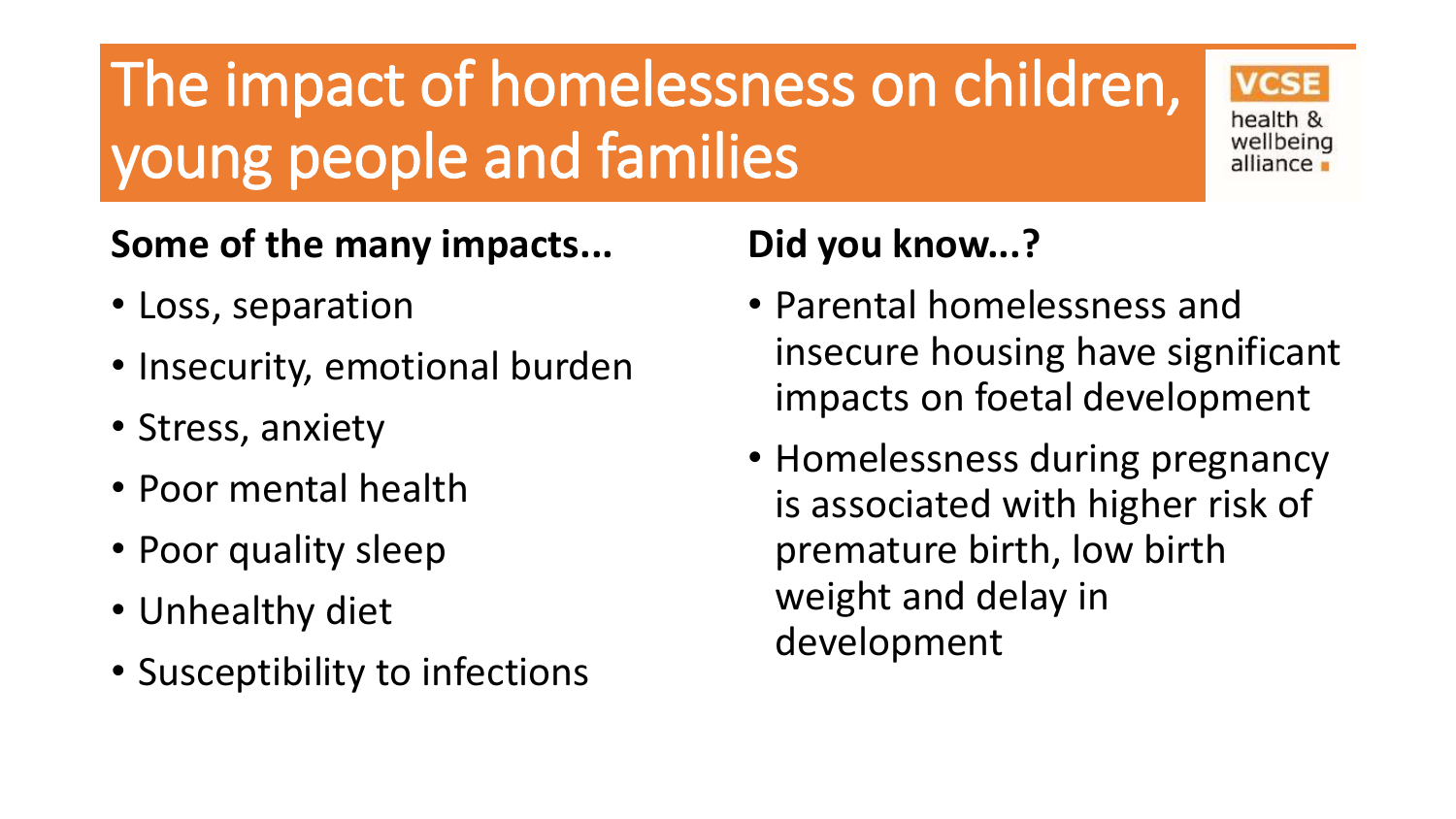## Barriers to accessing health and support



### **Barriers include:**

- No permanent address
- Frequent moves
- Language and literacy barriers
- Limited access to internet
- Over-reliance on A&E
- Limited access to sexual health services
- Lack of knowledge about rights and entitlements

### **Did you know…?**

• Without a fixed address, families and individuals have every right to access healthcare from a GP or other NHS service, regardless of immigration status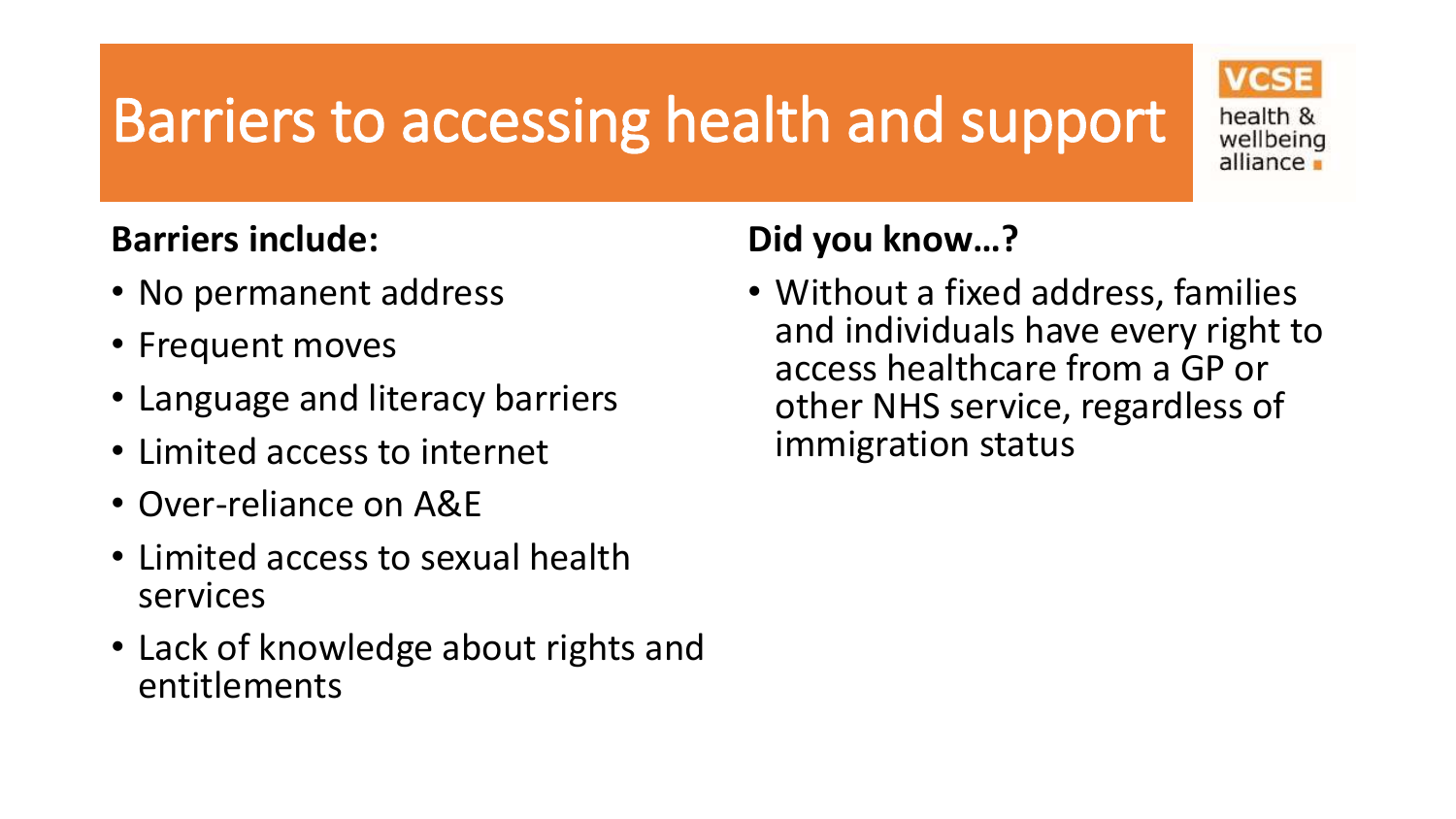## We talked to families and young people…



health & wellbeing alliance.



"Health workers need to know where to refer us to get help. There's a lot of obstacles in the way… we need effective advice agencies" (young person with experience of homelessness)

"Your life is on hold when you are a family living in temporary accommodation and it is draining. You cannot see your family and friends because you are ashamed" (parent with experience of temporary accommodation)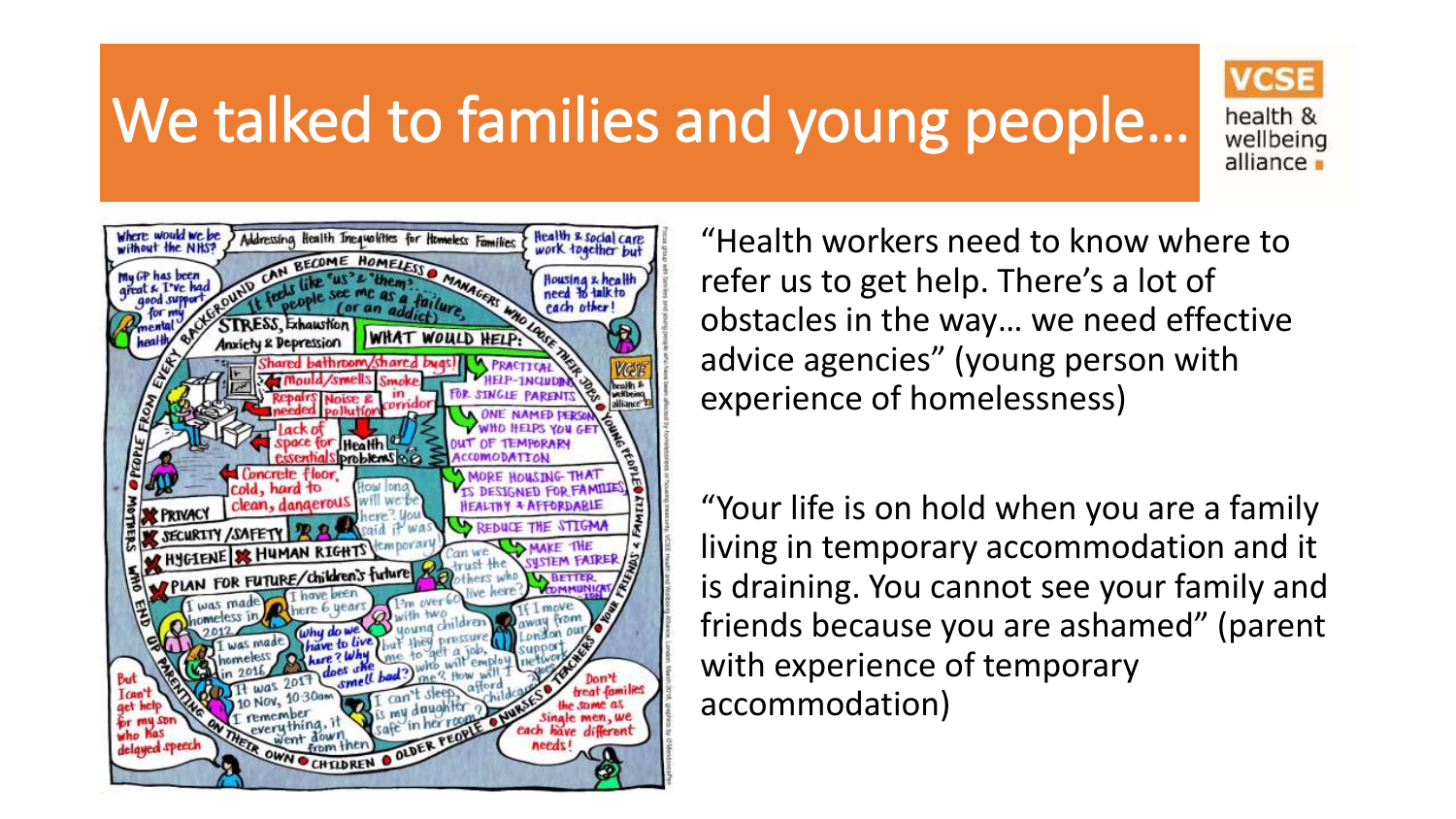### What can professionals do?



### **What's most important**

- Clear protocols for identifying, assessing and working with children, young people and families at risk
- Clear process for reporting concerns
- Understand appeal options
- Clear safeguarding protocols

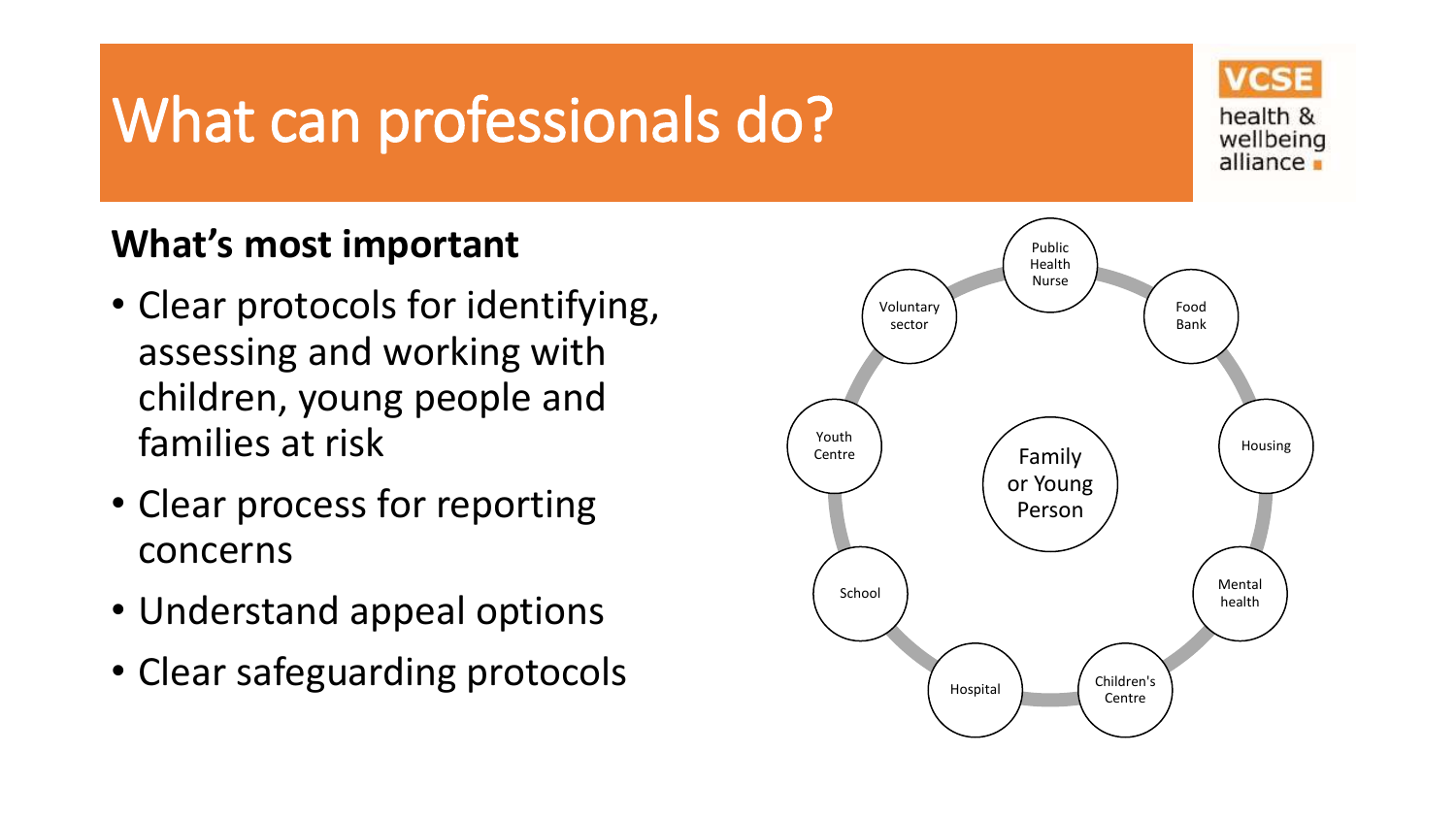

# **It's a special day!**

And Finally….

# **Happy Birthday NHS!**

### **Thanks for all that you do….**